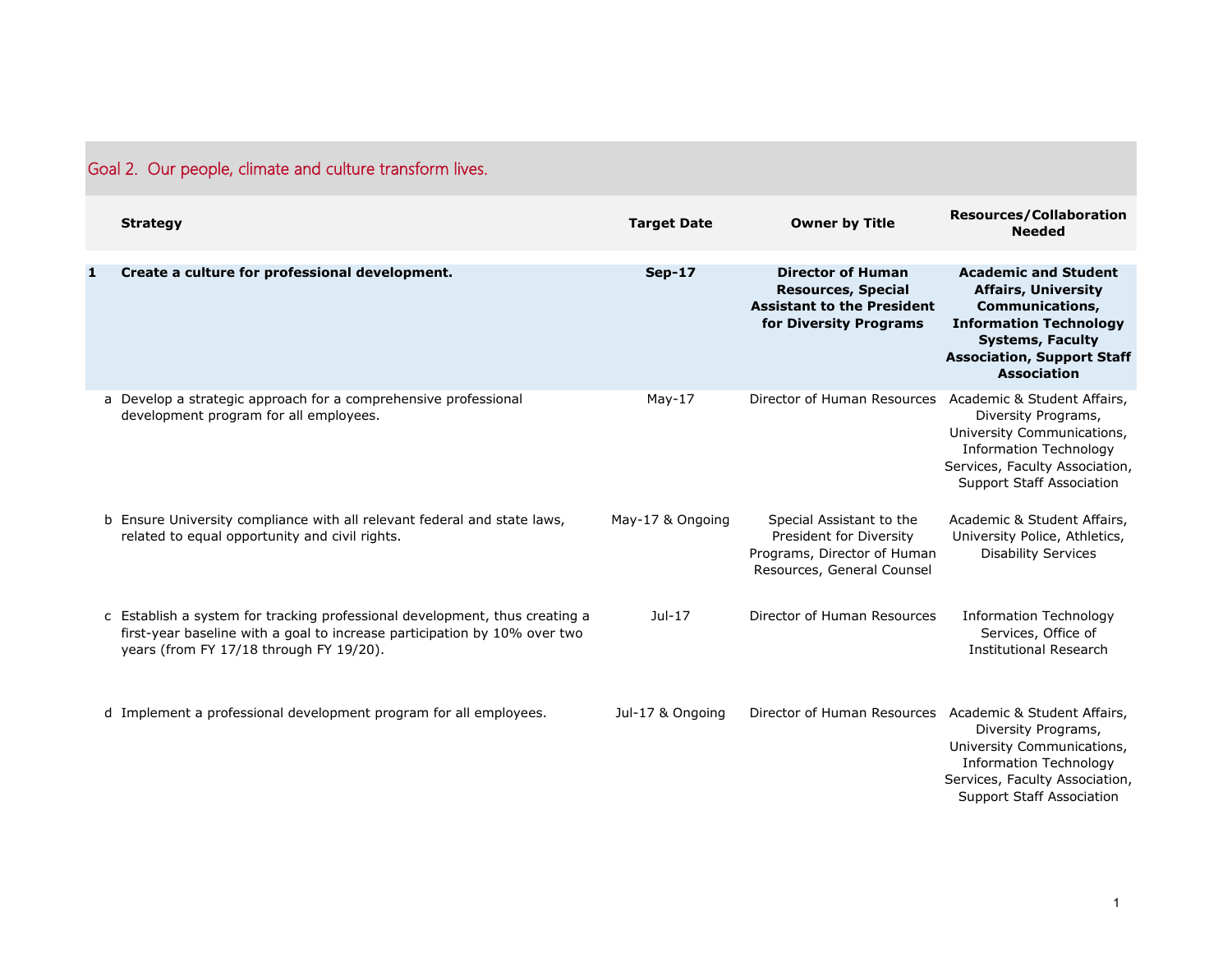| Goal 2. Our people, climate and culture transform lives. |                                                                                                                                                    |                    |                                                                                                                                                                                                               |                                                                                                                                                         |
|----------------------------------------------------------|----------------------------------------------------------------------------------------------------------------------------------------------------|--------------------|---------------------------------------------------------------------------------------------------------------------------------------------------------------------------------------------------------------|---------------------------------------------------------------------------------------------------------------------------------------------------------|
|                                                          | <b>Strategy</b>                                                                                                                                    | <b>Target Date</b> | <b>Owner by Title</b>                                                                                                                                                                                         | <b>Resources/Collaboration</b><br><b>Needed</b>                                                                                                         |
|                                                          | e Invest in ongoing development training that is inclusive, targeted,<br>incentivized and incorporated with performance goals.                     | Jul-17 & Ongoing   | Executive Vice President for<br><b>Administration &amp; Business</b><br>Affairs, Provost, President                                                                                                           | Financial resources for<br>training; collaboration with<br>Faculty Association, Support<br>Staff Association, Human<br>Resources, Diversity<br>Programs |
| $\overline{\mathbf{2}}$                                  | Increase cultural understanding, tolerance, equity and inclusion<br>for all members of the SVSU campus community.                                  | Sep-17 & Ongoing   | <b>Special Assistant to the</b><br><b>President for Diversity</b><br><b>Programs, Executive Vice</b><br><b>President for</b><br><b>Administration &amp; Business</b><br><b>Affairs, Provost</b>               | <b>Information Technology</b><br><b>Systems</b>                                                                                                         |
|                                                          | a Review existing data focused on cultural understanding, tolerance, equity<br>and inclusion; identify gaps and collect additional data as needed. | $Feb-17$           | Special Assistant to the<br>President for Diversity<br>Programs                                                                                                                                               | Office of Institutional<br>Research, Academic &<br>Student Affairs,<br><b>Administration &amp; Business</b><br>Affairs                                  |
|                                                          | b Develop a strategic approach for programming priorities and preferred<br>method(s) of delivery.                                                  | $May-17$           | Special Assistant to the<br>President for Diversity<br>Programs, Executive Vice<br>President for Administration<br>& Business Affairs, Provost                                                                | <b>Information Technology</b><br>Services                                                                                                               |
|                                                          | c Provide opportunities/programs to the campus community to further their<br>understanding of tolerance, equality and inclusion.                   | $Sep-17$           | Special Assistant to the<br>President for Diversity<br>Programs, Provost, Executive<br>Vice President for<br><b>Administration &amp; Business</b><br>Affairs, Associate Provost for<br><b>Student Affairs</b> | University Communications,<br><b>Information Technology</b><br><b>Services</b>                                                                          |

## Goal 2. Our people, climate and culture transform lives.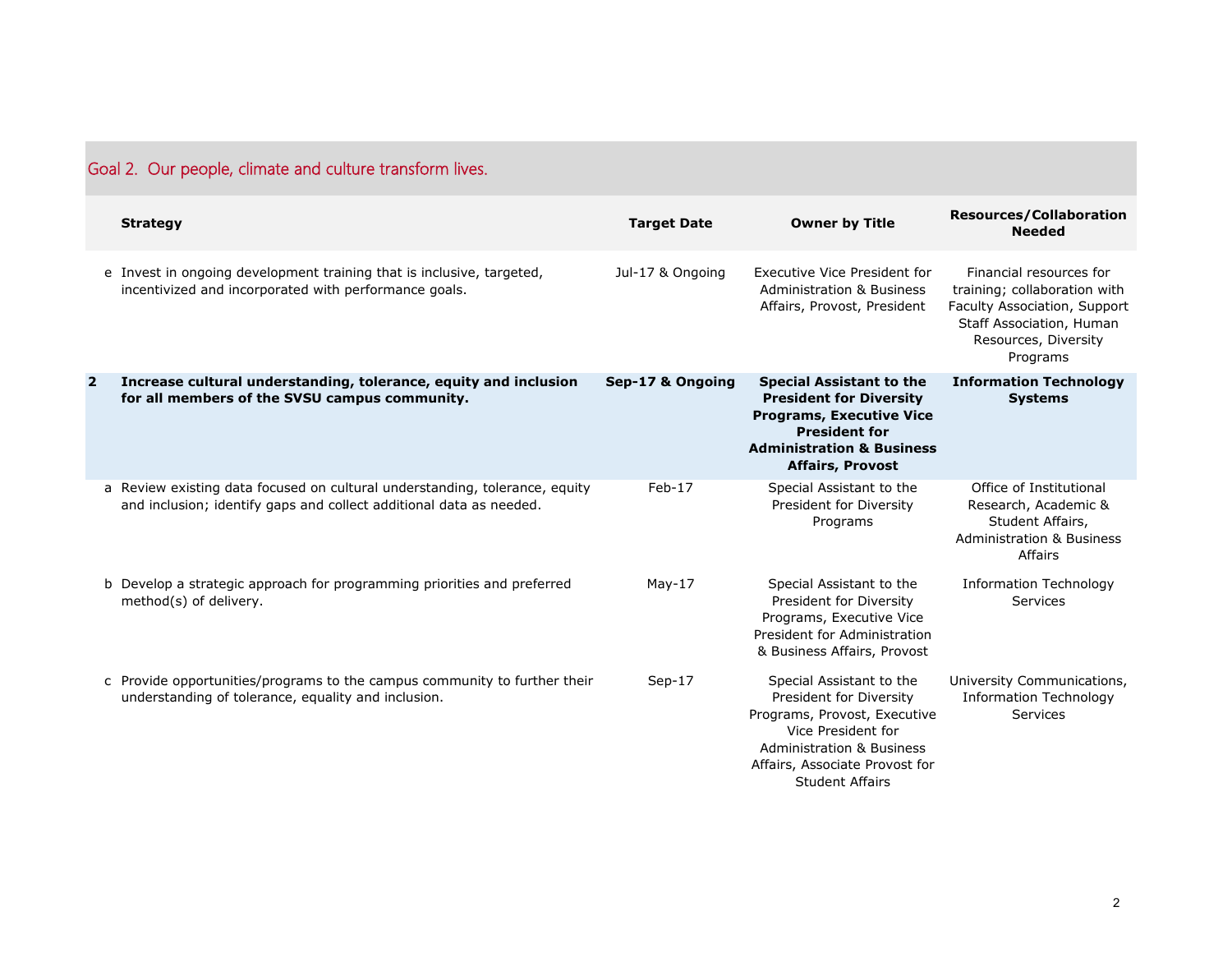| Goal 2. Our people, climate and culture transform lives. |                                                                                                                                                |                    |                                                                                                                                                          |                                                                                                                                                                                       |
|----------------------------------------------------------|------------------------------------------------------------------------------------------------------------------------------------------------|--------------------|----------------------------------------------------------------------------------------------------------------------------------------------------------|---------------------------------------------------------------------------------------------------------------------------------------------------------------------------------------|
|                                                          | <b>Strategy</b>                                                                                                                                | <b>Target Date</b> | <b>Owner by Title</b>                                                                                                                                    | <b>Resources/Collaboration</b><br><b>Needed</b>                                                                                                                                       |
| 3                                                        | Continue to increase the diversity of faculty, staff and the student Sep-17, Ongoing &<br>body.                                                | <b>Annually</b>    | <b>Special Assistant to the</b><br><b>President for Diversity</b><br>Programs, Director of<br><b>Human Resources</b>                                     | <b>Financial resources for</b><br>expanded recruitment<br>initiatives, collaborations<br>with Inclusion Advocacy<br><b>Advisory Board, Office of</b><br><b>Institutional Research</b> |
|                                                          | a Enhance strategies of recruiting and retaining administrators, faculty and<br>staff members from diverse ethnic backgrounds.                 | $May-17$           | Special Assistant to the<br>President for Diversity<br>Programs, Director of Human<br>Resources                                                          | Inclusion Advocacy Advisory<br>Board, African American<br>Resource Consortium                                                                                                         |
|                                                          | b Enhance strategies of recruiting and retaining students from diverse and<br>ethnic backgrounds.                                              | $May-17$           | Special Assistant to the<br>President for Diversity<br>Programs, Director of<br>Admissions                                                               | Institutional Research,<br>Academic and Student Affairs                                                                                                                               |
|                                                          | c Develop additional best practices to strengthen the recruitment and<br>hiring process for the inclusion of underrepresented employee groups. | $May-17$           | Special Assistant to the<br>President for Diversity<br>Programs, Director of Human<br>Resources                                                          | Office of Institutional<br>Research, International<br>Programs, Affinity Groups,<br>Departmental Leaders                                                                              |
|                                                          | d Establish and monitor recruitment and retention goals by employee<br>group, division and college.                                            | May-17 & Ongoing   | Special Assistant to the<br>President for Diversity<br>Programs, Director of Human<br>Resources                                                          | Office of Institutional<br>Research                                                                                                                                                   |
|                                                          | e Implement program models to assess success in retaining diverse<br>students and refine/update as needed.                                     | May-17             | Special Assistant to the<br>President for Diversity<br>Programs, Associate Provost<br>for International & Advanced<br>Studies, Director of<br>Admissions | Associate Provost for<br>Student Affairs/Dean of<br>Students, International<br>Programs, English Language<br>Programs, Institutional<br>Research                                      |